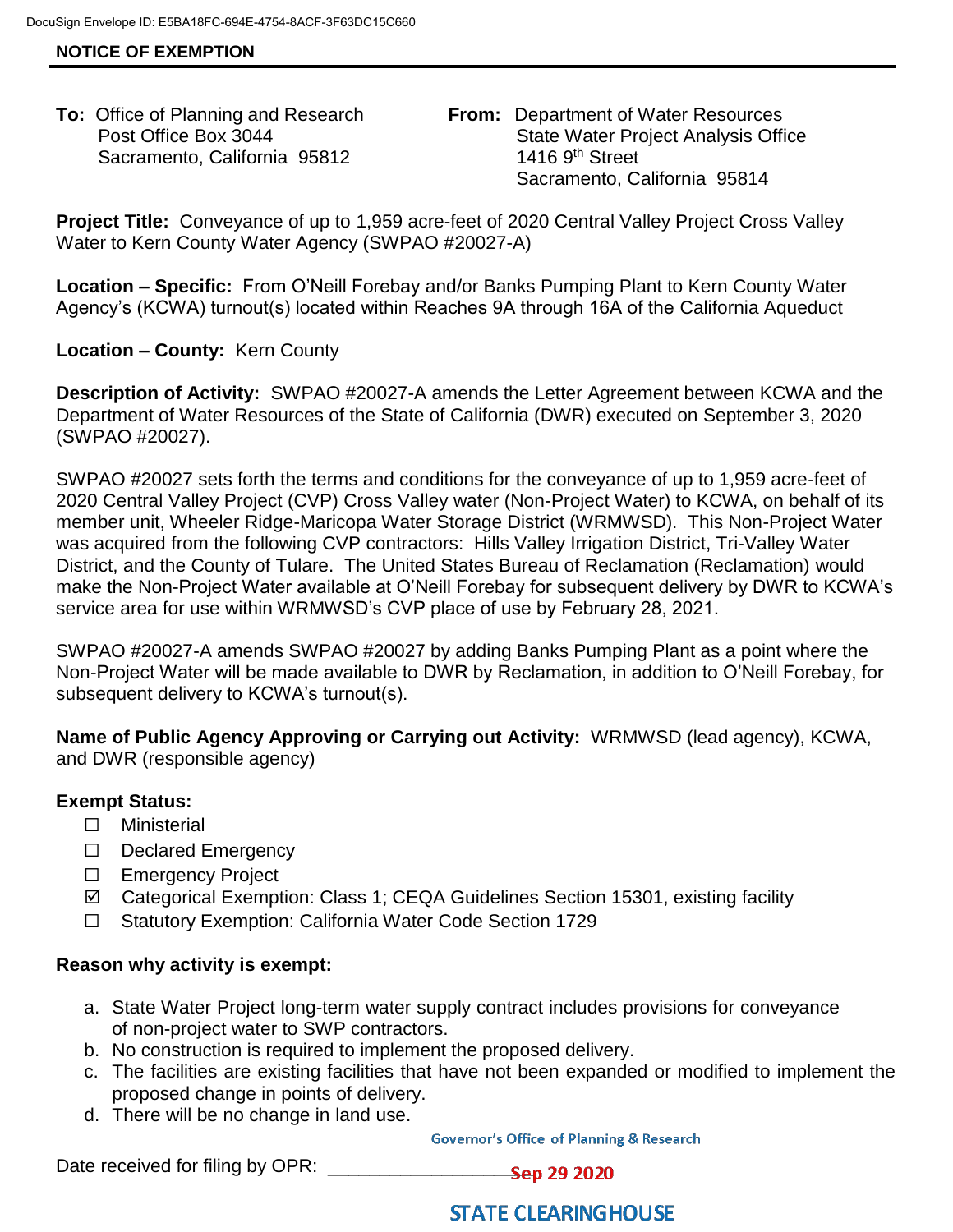# **Responsible Agency Contact Person:** James Edwards **Telephone:** 916-653-1073

Signature:  $PLA\n1$  Villalobos Date:

Pedro Villalobos, Chief State Water Project Analysis Office Department of Water Resources

9/28/2020

Date received for filing by OPR: \_\_\_\_\_\_\_\_\_\_\_\_\_\_\_\_\_\_\_\_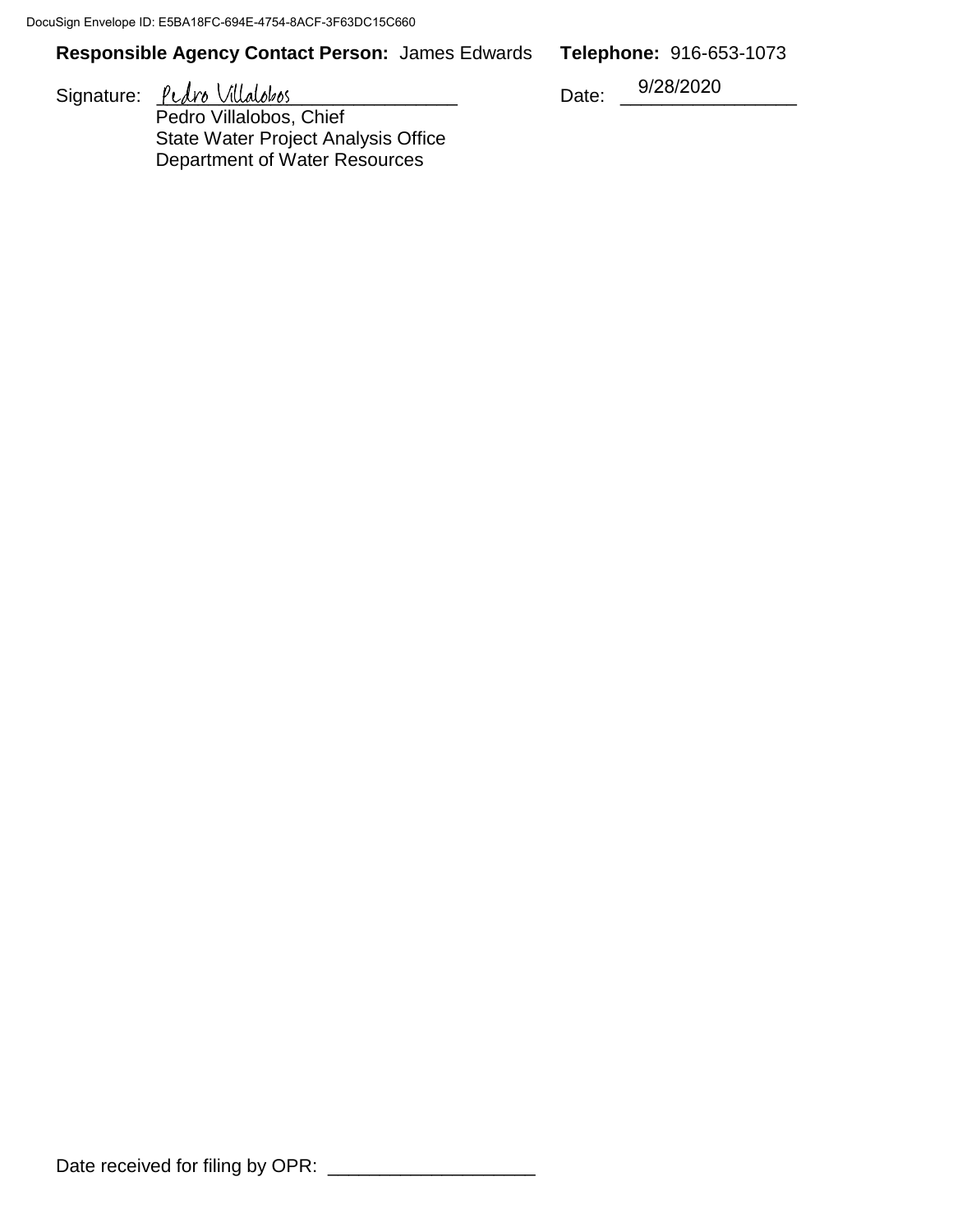

| <b>Certificate Of Completion</b>                                               |                                                                           |                                      |
|--------------------------------------------------------------------------------|---------------------------------------------------------------------------|--------------------------------------|
| Envelope Id: E5BA18FC694E47548ACF3F63DC15C660<br>Status: Completed             |                                                                           |                                      |
| Subject: Please DocuSign: 02.20027-A.noe.dwr.docx                              |                                                                           |                                      |
| Source Envelope:                                                               |                                                                           |                                      |
| Document Pages: 2                                                              | Signatures: 1                                                             | Envelope Originator:                 |
| Certificate Pages: 2                                                           | Initials: 0                                                               | <b>DWR SWPAO Executive Secretary</b> |
| AutoNav: Enabled                                                               |                                                                           | 1416 9th Street                      |
| EnvelopeId Stamping: Enabled                                                   |                                                                           | Sacramento, CA 95814                 |
| Time Zone: (UTC-08:00) Pacific Time (US & Canada)                              |                                                                           | SWPAOExecSecr@water.ca.gov           |
|                                                                                |                                                                           | IP Address: 136.200.53.23            |
| <b>Record Tracking</b>                                                         |                                                                           |                                      |
|                                                                                |                                                                           |                                      |
| Status: Original                                                               | Holder: DWR SWPAO Executive Secretary                                     | Location: DocuSign                   |
| 9/28/2020 11:26:06 AM                                                          | SWPAOExecSecr@water.ca.gov                                                |                                      |
| Security Appliance Status: Connected                                           | Pool: StateLocal                                                          |                                      |
| Storage Appliance Status: Connected                                            | Pool: Department of Water Resources                                       | Location: DocuSign                   |
| <b>Signer Events</b>                                                           | <b>Signature</b>                                                          | Timestamp                            |
| Pedro Villalobos                                                               |                                                                           | Sent: 9/28/2020 11:27:43 AM          |
| pedro.villalobos@water.ca.gov                                                  | Pedro Villalobos                                                          | Viewed: 9/28/2020 1:26:59 PM         |
| Chief of the State Water Project Analysis Office                               |                                                                           | Signed: 9/28/2020 1:27:07 PM         |
| Department of Water Resources                                                  |                                                                           |                                      |
| Security Level: Email, Account Authentication<br>(None)                        | Signature Adoption: Pre-selected Style<br>Using IP Address: 136.200.53.18 |                                      |
| <b>Electronic Record and Signature Disclosure:</b><br>Not Offered via DocuSign |                                                                           |                                      |
| In Person Signer Events                                                        | <b>Signature</b>                                                          | Timestamp                            |
| <b>Editor Delivery Events</b>                                                  | <b>Status</b>                                                             | Timestamp                            |
|                                                                                |                                                                           |                                      |
| <b>Agent Delivery Events</b>                                                   | <b>Status</b>                                                             | Timestamp                            |
| <b>Intermediary Delivery Events</b>                                            | <b>Status</b>                                                             | Timestamp                            |
|                                                                                |                                                                           |                                      |
| <b>Certified Delivery Events</b>                                               | <b>Status</b>                                                             | <b>Timestamp</b>                     |
| <b>Carbon Copy Events</b>                                                      | <b>Status</b>                                                             | Timestamp                            |
| <b>DWR SWPAO Executive Secretary</b>                                           |                                                                           | Sent: 9/28/2020 1:27:09 PM           |
| swpaoexecsecr@water.ca.gov                                                     | <b>COPIED</b>                                                             |                                      |
| Department of Water Resources                                                  |                                                                           |                                      |
| Security Level: Email, Account Authentication                                  |                                                                           |                                      |
| (None)<br><b>Electronic Record and Signature Disclosure:</b>                   |                                                                           |                                      |
| Not Offered via DocuSign                                                       |                                                                           |                                      |
| <b>Witness Events</b>                                                          | <b>Signature</b>                                                          | Timestamp                            |
|                                                                                |                                                                           |                                      |
| <b>Notary Events</b>                                                           | <b>Signature</b>                                                          | Timestamp                            |
| <b>Envelope Summary Events</b>                                                 | <b>Status</b>                                                             | <b>Timestamps</b>                    |
| <b>Envelope Sent</b>                                                           | Hashed/Encrypted                                                          | 9/28/2020 1:27:09 PM                 |

Certified Delivered **Security Checked** Security Checked 9/28/2020 1:27:09 PM Signing Complete Signing Complete Security Checked Security Checked 9/28/2020 1:27:09 PM